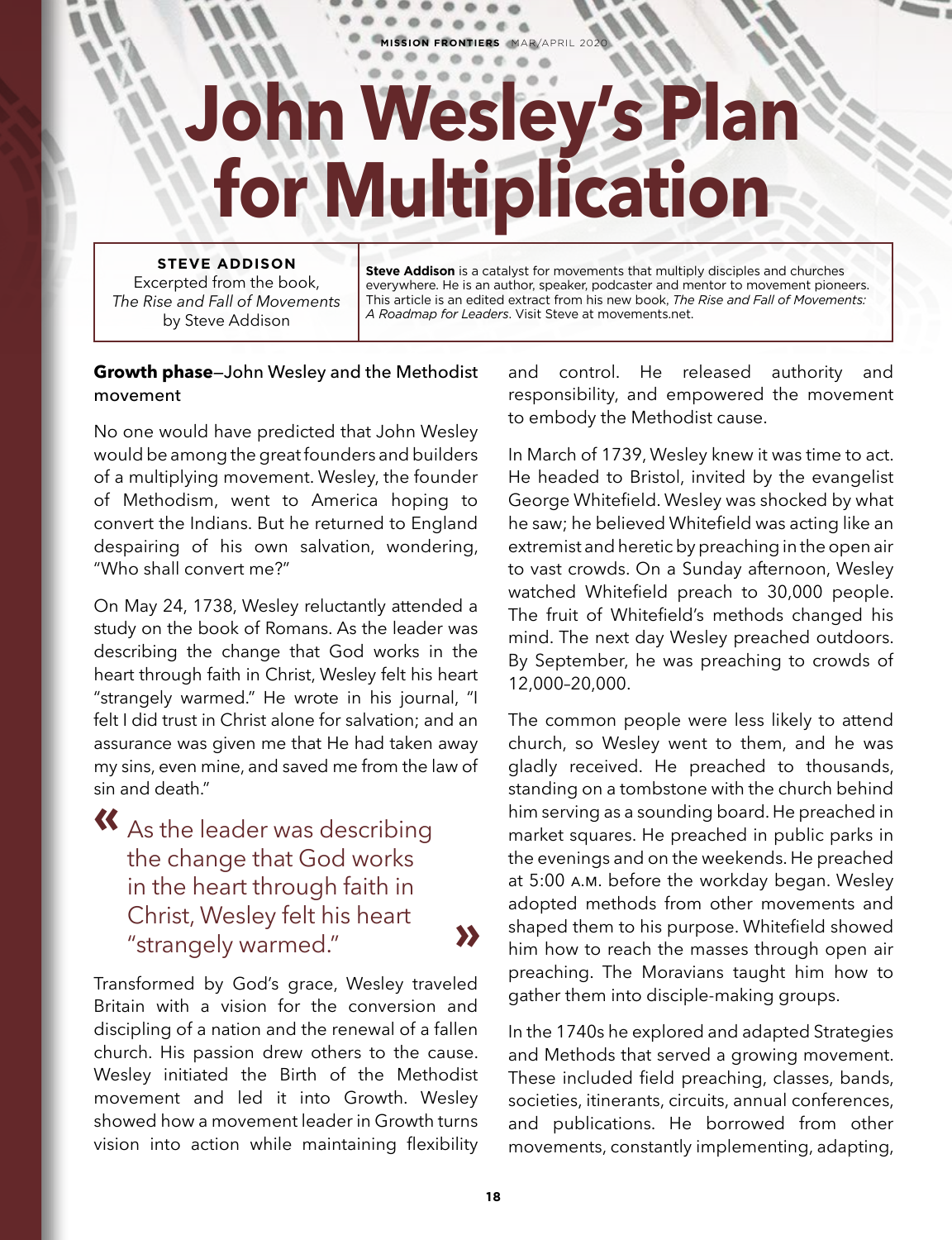and evaluating. He combined the elements into a consistent whole that became Methodism.

**«** The common people were less likely to attend church, so Wesley went to them, and he was gladly received. He preached to thousands, standing on a tombstone with the church behind him serving as a sounding board. He preached in market squares. He preached in public parks in the evenings and on the weekends. **••••••••••••••••••** 

Wesley's flexibility with Strategy and Methods was tempered by his dependence on the authority of the Word, the leading of the Holy Spirit and his clarity of Mission. He loved church tradition, but for Wesley, the Bible was "the only standard of truth, and the only model of pure religion." He said, "I allow no other rule, whether of faith or practice, than the Holy Scriptures." This view of Scripture left him free to experiment by dispensing with church traditions that no longer served a purpose. He adapted his methods under the guidance of the Holy Spirit as he pursued the Mission of discipling a nation. Wesley experimented, tested, and refined simple but effective methods and structures, so the movement could expand but still remain focused once it moved beyond his direct control. His Spirit-inspired Adaptive Methods enabled him to mobilize leaders and workers in an expanding movement and still keep it on track.

**«** Wesley experimented, tested, and refined simple but effective methods and structures, so the movement could expand but still remain focused once it moved beyond his direct control. **»**

Wesley was now preaching to crowds of thousands. But his mission didn't stop with people who made decisions—he wanted disciples. He could have become the pastor-teacher of a great church, but he wanted to reach a nation. He needed a simple method for discipleship in a rapidly expanding movement. So wherever the gospel was met with faith, he set up Methodist societies. He formed the first of these in London in an unused cannon foundry.

Methodist societies were the functional equivalent of a local church. Society meetings included worship, Bible reading, a message, and prayer. The use of the term "society" enabled Wesley to avoid conflict with the state-sponsored Anglican church as he reinvented the nature of church. After Wesley's death, Methodist societies became Methodist churches. Wesley divided each society into classes, which were groups of twelve with an appointed leader. The condition for membership was a desire to flee from the wrath and to come and show the reality of conversion through conduct. As class leaders visited members they discovered behavior incompatible with true conversion, such as domestic disputes and drunkenness. In response, Wesley turned the class meeting into a pastoral and disciplinary structure, which became the building block of a disciple making movement.

**«** Wesley was now preaching to crowds of thousands. But his mission didn't stop with people who made decisions he wanted disciples. He could have become the pastorteacher of a great church, but he wanted to reach a nation. **»**

The purpose of field preaching was to gather those seeking salvation into the societies and classes. Most conversions took place in the classes, and those converted then joined bands, which were even smaller discipleship groups. The focus of the class was conversion and discipline. The focus of the band was the